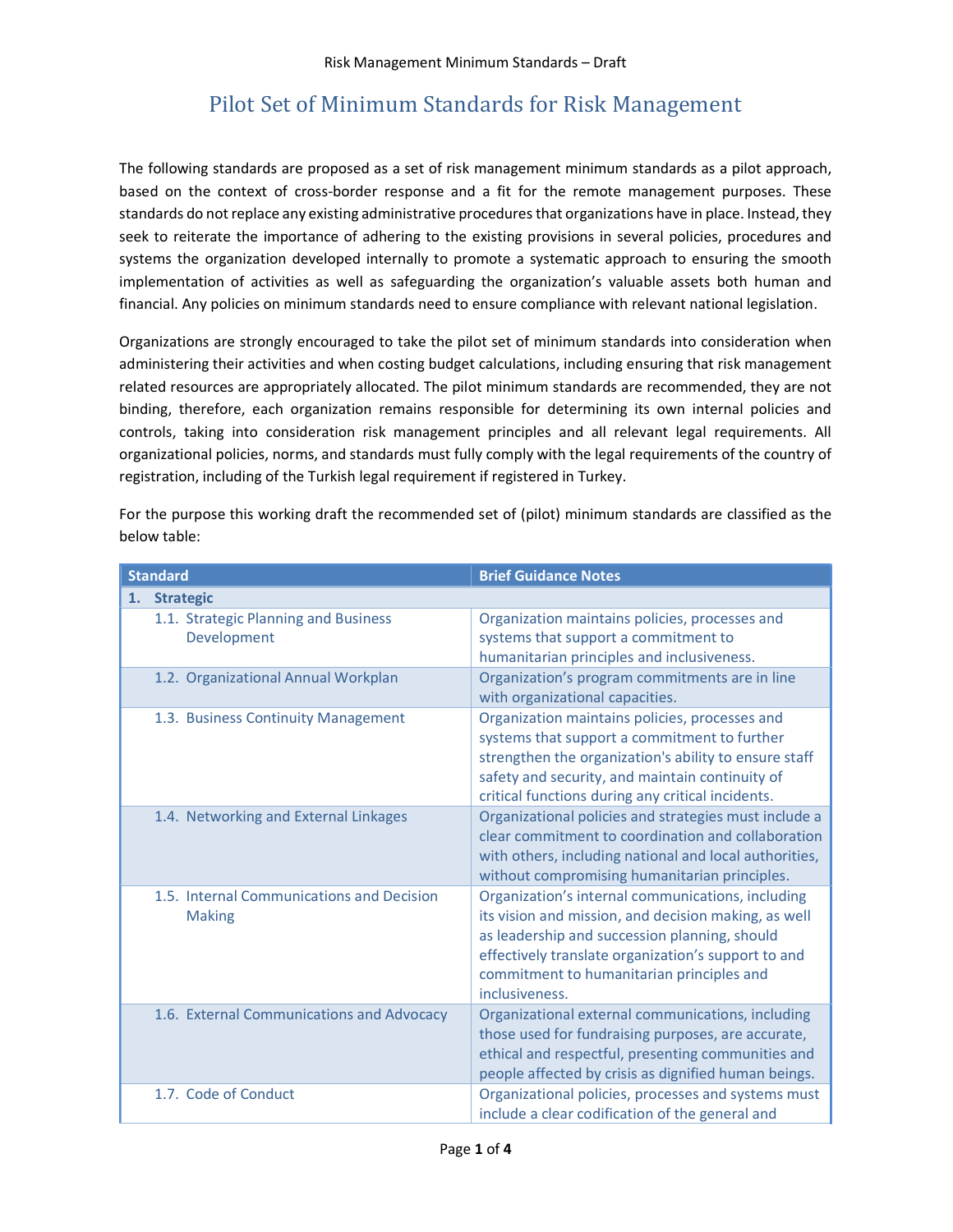## Risk Management Minimum Standards – Draft

| <b>Standard</b>                          | <b>Brief Guidance Notes</b>                            |
|------------------------------------------|--------------------------------------------------------|
|                                          |                                                        |
|                                          | permanent rules published in the organizational        |
|                                          | operational manual outlining, in compliance with       |
|                                          | humanitarian principles as well as the country         |
|                                          | specific legal requirements, the norms, rules, and     |
|                                          | responsibilities of, or proper practices and           |
|                                          | governance for the; governing body, board, staff,      |
|                                          | and organization.                                      |
| 1.8. AAP                                 | Please refer to Accountability Framework and CHS       |
|                                          | standard and nine AAP commitments;                     |
|                                          | https://corehumanitarianstandard.org/files/files/Co    |
|                                          | re%20Humanitarian%20Standard%20-                       |
|                                          |                                                        |
|                                          | %20English.pdf                                         |
| 1.9. Duty of Care                        | Please refer to Duty of Care Framework - Annex 1.      |
| <b>Gender and PESA Policies</b><br>1.10. | Please refer to IASC Guidelines on PSEA, Gender,       |
|                                          | <b>Protection and Inclusion.</b>                       |
| <b>External</b><br>2.                    |                                                        |
| 2.1. Access                              | <b>Joint Operational Procedures</b>                    |
|                                          | Organization should take measures to gain,             |
|                                          | maintain and enhance principled humanitarian           |
|                                          | access across their programs. During program           |
|                                          | design areas with specific access constraints need to  |
|                                          | be taken into special consideration, to make sure      |
|                                          |                                                        |
|                                          | that humanitarian aid reaches the ones most            |
|                                          | vulnerable. Before and during project                  |
|                                          | implementation staff should be sensitized on the       |
|                                          | importance of principled humanitarian access and       |
|                                          | reporting channels in case principled humanitarian     |
|                                          | access is compromised in any way.                      |
| 2.2. Aid Diversion                       | Joint Operational Procedures, Monitoring and           |
|                                          | <b>Accountability Policies</b>                         |
|                                          | <b>Incident Management and Reporting SOP</b>           |
|                                          | In crisis contexts aid diversion is a risk that should |
|                                          | be mitigated through various methods, including        |
|                                          | awareness raising on humanitarian principles and       |
|                                          | the establishment of strong and confidential           |
|                                          | reporting channels. Aid diversion attempts or actual   |
|                                          | aid diversion by any party should be immediately       |
|                                          |                                                        |
|                                          | reported and flagged with the respective donors.       |
| 2.3. Safety & Security                   | S&S Management Plan, Risk Register                     |
|                                          | Operating in an insecure and volatile context,         |
|                                          | humanitarian actors in Northwest Syria need to         |
|                                          | have safeguards in place to protect their own staff    |
|                                          | and beneficiaries from hostilities. Safety and         |
|                                          | security analysis should be an elementary part of      |
|                                          | project design at the proposal stage and then          |
|                                          | considered throughout the program. Safety and          |
|                                          | security, as well as contingency plans should be       |
|                                          | prepared and implemented in the emergency case,        |
|                                          |                                                        |
|                                          | especially for humanitarian facilities (such as camps, |
|                                          | community centers etc.).                               |
|                                          | Saving lives together:                                 |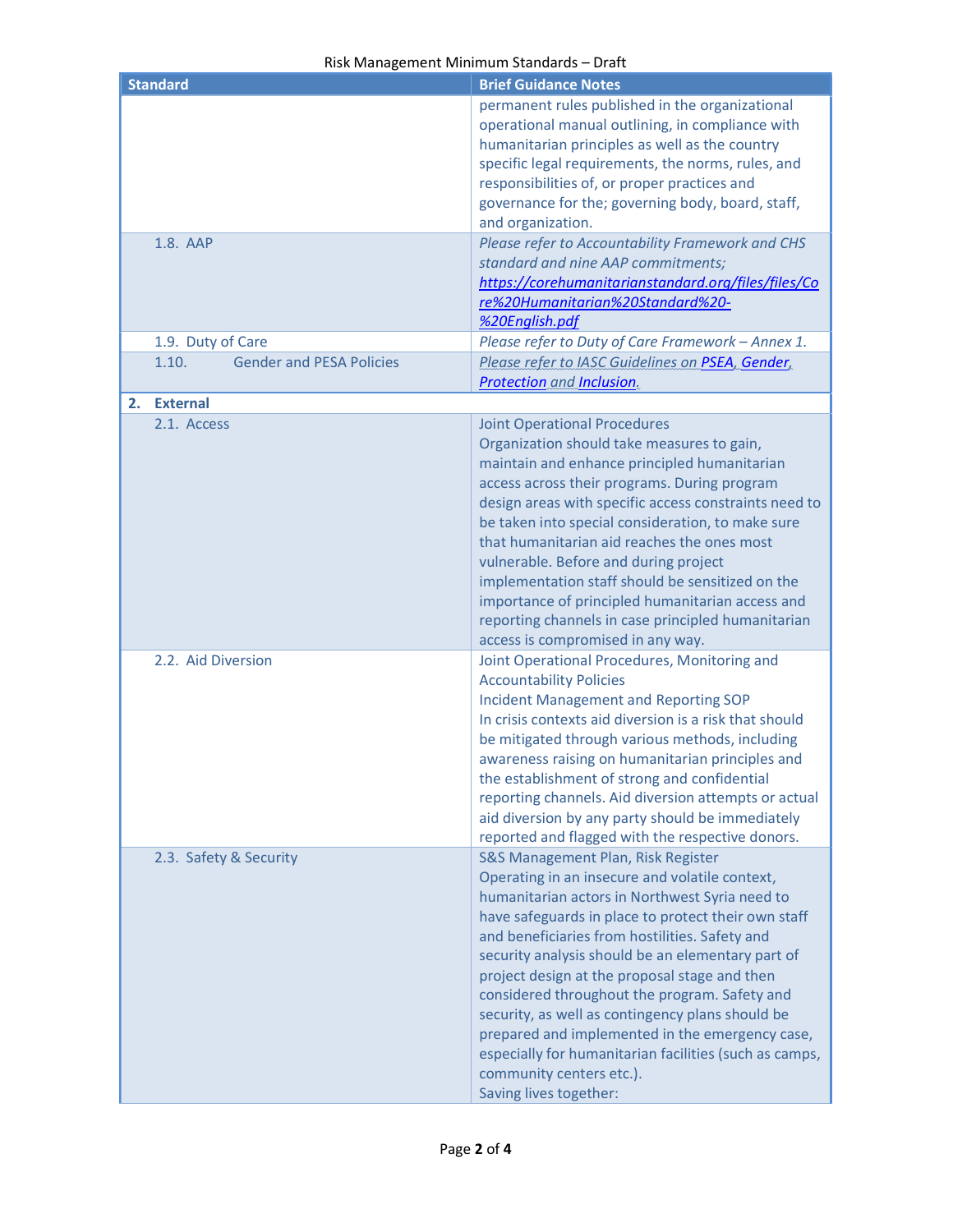## Risk Management Minimum Standards – Draft

| <b>Standard</b>                                                                                                                                                                                                                                                                                                                                                                                                            | <b>Brief Guidance Notes</b>                                                                                                                                                                                                                                                                                                                                                                                                                     |  |
|----------------------------------------------------------------------------------------------------------------------------------------------------------------------------------------------------------------------------------------------------------------------------------------------------------------------------------------------------------------------------------------------------------------------------|-------------------------------------------------------------------------------------------------------------------------------------------------------------------------------------------------------------------------------------------------------------------------------------------------------------------------------------------------------------------------------------------------------------------------------------------------|--|
|                                                                                                                                                                                                                                                                                                                                                                                                                            | https://www.unocha.org/es/themes/saving-lives-<br>together-slt                                                                                                                                                                                                                                                                                                                                                                                  |  |
| 2.4. Environment                                                                                                                                                                                                                                                                                                                                                                                                           |                                                                                                                                                                                                                                                                                                                                                                                                                                                 |  |
| 3. Internal                                                                                                                                                                                                                                                                                                                                                                                                                |                                                                                                                                                                                                                                                                                                                                                                                                                                                 |  |
| 3.1. Administrative                                                                                                                                                                                                                                                                                                                                                                                                        |                                                                                                                                                                                                                                                                                                                                                                                                                                                 |  |
| Organizational Finance and HR Manuals must<br>clearly stipulate how organization accepts and<br>allocates funds and gifts-in-kind ethically and<br>legally ensuring that the acceptance of resources<br>does not compromise its independence.                                                                                                                                                                              | Organizational strategy obliges the administration<br>of:<br>a. Service Delivery Standards<br>b. Field Support, Operations and Oversight                                                                                                                                                                                                                                                                                                        |  |
| 3.2. Financial                                                                                                                                                                                                                                                                                                                                                                                                             |                                                                                                                                                                                                                                                                                                                                                                                                                                                 |  |
| Organizational policies and strategies should be<br>risk aware and risk diligent and include a clear<br>commitment to the principles of economy,<br>efficiency, effectiveness, transparency and<br>accountability are adhered to applicable country<br>and donor specific regulations while safeguarding<br>the effective management and governance<br>practices compliant with the international<br>applicable standards. | Organization financial policy clearly stipulates the<br>effective management and governance of;<br><b>Budgeting (organizational and project</b><br>a.<br>specific).<br>Double-entry Accounting System.<br>b.<br>Internal Controls.<br>C <sub>1</sub><br><b>Financial Control and Inventory</b><br>d.<br>Management.<br><b>Financial Statements and Reporting.</b><br>e.<br>Financial Risk Management.<br>f.<br>Audit (external/internal).<br>g. |  |
| 3.3. Human Resources                                                                                                                                                                                                                                                                                                                                                                                                       |                                                                                                                                                                                                                                                                                                                                                                                                                                                 |  |
| The organizational policies set out commitments<br>which consider the diversity and ensure the safety,<br>security and well-being of all personnel.                                                                                                                                                                                                                                                                        | Organization have effective and robust Personnel<br>Policy, which include Duty of Care; Staff<br>Safeguarding and protection.<br>Organization have the required 'Processes' in place<br>to ensure appropriate, auditable and accountable<br>management of:<br>a. Staff Recruitment and Retention.<br>b. Staffing and Job Descriptions.<br>c. Staff Management and Payrolls.<br>d. Staff Salaries, Compensation and Benefits.                    |  |
| 3.4. Logistics and Procurement                                                                                                                                                                                                                                                                                                                                                                                             |                                                                                                                                                                                                                                                                                                                                                                                                                                                 |  |
| Organization have a clear 'Anti-Corruption Policy'<br>that addresses corruption, fraud, conflicts of<br>interest and misuse of resources.                                                                                                                                                                                                                                                                                  | Organization have standard operating procedures<br>and minimum operating standards to guide, under<br>obligation of its financial and operational manuals,<br>the processes of;<br>a. Procurement.<br>b. Outsourcing and Contracting.<br>Fixed Assets and Inventory Management.<br>C.                                                                                                                                                           |  |
| 3.5. Operations                                                                                                                                                                                                                                                                                                                                                                                                            |                                                                                                                                                                                                                                                                                                                                                                                                                                                 |  |
| The organizational operational manual in line with<br>its organizational policies enables the organization<br>to conduct its operations effectively and efficiently<br>without compromising humanitarian principles as<br>well as its independence.                                                                                                                                                                        | Organization have the required 'Processes' in place<br>to ensure appropriate and accountable<br>management of;<br>IT and Data (protection and management).<br>a.<br>b. Service Delivery Standards.<br>Field Support, Operations and Oversight.<br>C.                                                                                                                                                                                            |  |
| 3.6. Programmatic                                                                                                                                                                                                                                                                                                                                                                                                          |                                                                                                                                                                                                                                                                                                                                                                                                                                                 |  |
| The organization program policy obliges<br>organization engaging communities and people                                                                                                                                                                                                                                                                                                                                    | The organizational program policy needs to clearly<br>articulate the following processes and provide the                                                                                                                                                                                                                                                                                                                                        |  |